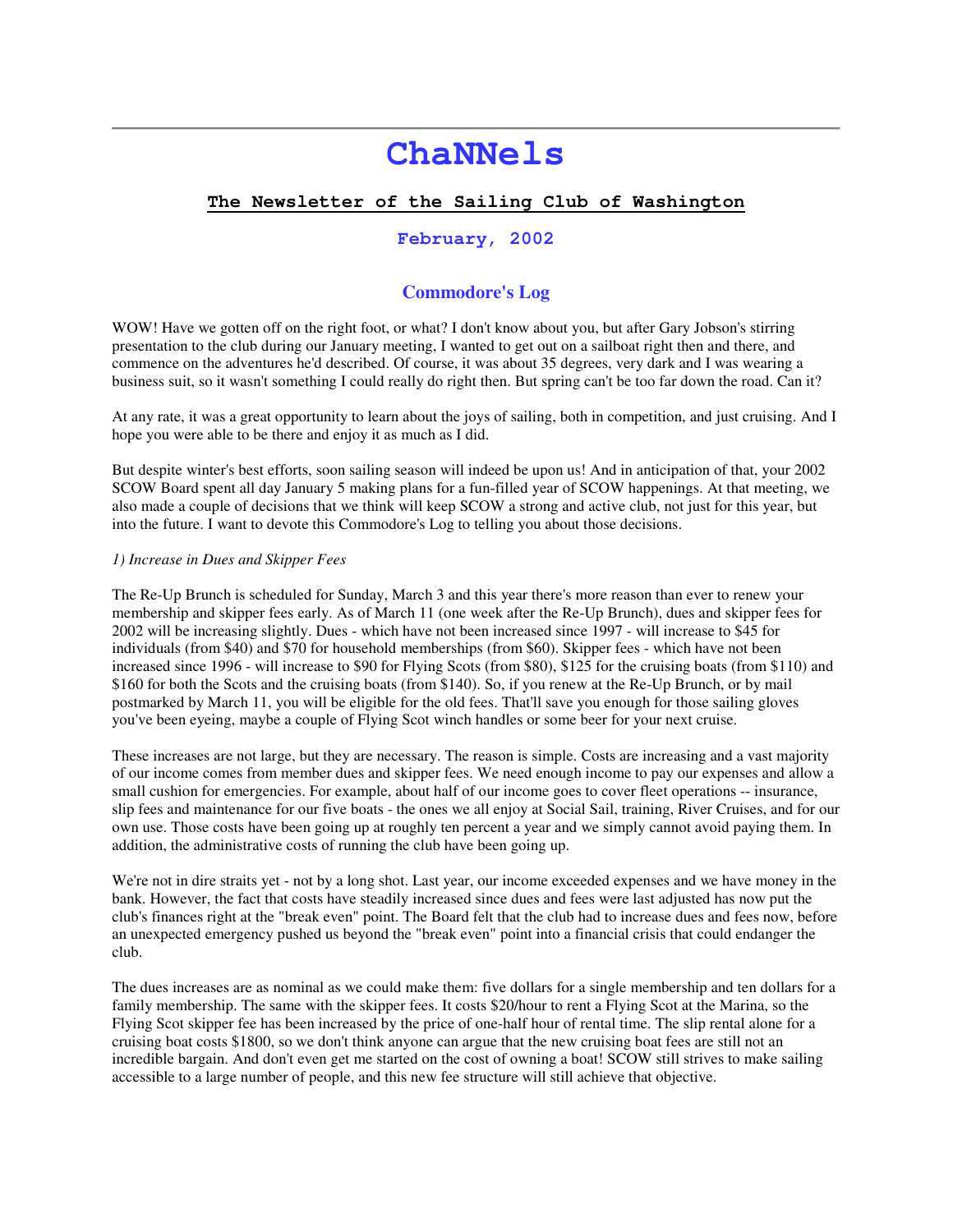These increased fees will allow us to continue to grow financially as a club, and keep up with increases in the cost of doing business. In addition, down the road a few years, they may allow for club activities to expand further and provide more opportunities, both sailing and social, to our members.

But this year, you've got an incentive to renew your membership (or join in the first place) sooner, rather than later if your dues and skipper fees payment is postmarked by March 11, 2002, you can still join at the old rates! The re-up notices will be going out this month, so don't hesitate to send them back right away.

#### *2) SCOW E-mail List to be Purged*

One other bit of business we'll be taking care of this spring is the purging of SCOW's e-mail list, something that's never happened in the history of the club. Right now, our e-mail list consists of hundreds of people, many of whom are not paid-up members of SCOW. By being on our e-mail lists, they receive notices of SCOW events, opportunities to crew, this very newsletter, and access to a vast majority of the club's communications. But we feel that this access to club communications should be a privilege of club membership. Therefore, at some point after the re-up period, we'll be creating a new SCOW e-mail list (and Channels list too) that will just contain paid-up members of SCOW. Hopefully, this will inspire some former members who haven't renewed in a while to come forward and renew their membership.

The Board thought hard about these decisions and I hope you'll agree with us that they were necessary for the longterm health and growth of our club. Given that many of you will be "grandfathered" in at the old rates one last time, our club won't feel the full financial benefit of these changes until next year, so this isn't about the 2002 Board. This is about the long run and making sure our club will be able to continue well into the future.

> If you'd like to discuss these issues, or any others with me, I'm available. Please e-mail me at commodore@scow.org. Or call me at home (703) 838-0645.

# **National Maritime Heritage Foundation to Present at February Meeting**

Our program for February will be a presentation by a representative of the National Maritime Heritage Foundation (NMHF) on tall ship building and preservation. NMHF, based in Northeast D.C., is in the process of designing and building a tall ship which will resemble an 18th century American schooner. The ship - to be named THE SPIRIT OF ENTERPRIZE - will be a 140-foot double topsail schooner, circa early 1800s. It will be used as an educational resource and goodwill ambassador for our nation's capital. The NMHF representative will discuss how tall ship replicas are designed, funded and crafted.

The National Maritime Heritage Foundation currently operates the FEDERALIST, a 15-foot, three-masted bark, replica of the original Federalist which was presented to General George Washington in the late 1780s. NMHF is also chairing the AMISTAD Host committee which will bring the historic freedom schooner replica from Connecticut to Washington D.C.'s Southwest Waterfront as a special guest of the 2002 Cherry Blossom Festival.

The meeting will be held Monday, February 11, 2002 at the American Legion Hall, 400 Cameron Street, (around the corner from Gadsby's Tavern), in Old Town Alexandria. Socializing begins at 6:30 p.m.; The meeting will be at 7:30 p.m.

# **Attention Bay Skippers and Bareboat Skippers**

There will be a meeting for all Bay and bareboat skippers on Monday, February 11, 2002 at 6:00 p.m. (prior to the February membership meeting) at Pat Troy's Restaurant and Pub in Old Town, 111 North Pitt Street - not far from the Legion Post where our monthly meeings are held. This meeting is for anyone who owns a boat on the bay, or is interested in/qualified to charter a bay boat and participating in SCOW Bay activites.

Together at that meeting, we'll plan the 2002 Bay program, and get your input on what SCOW activities you'd like to have on the Bay, along with when and where. We'll also be looking for a Bay skipper to take the lead in organizing each event.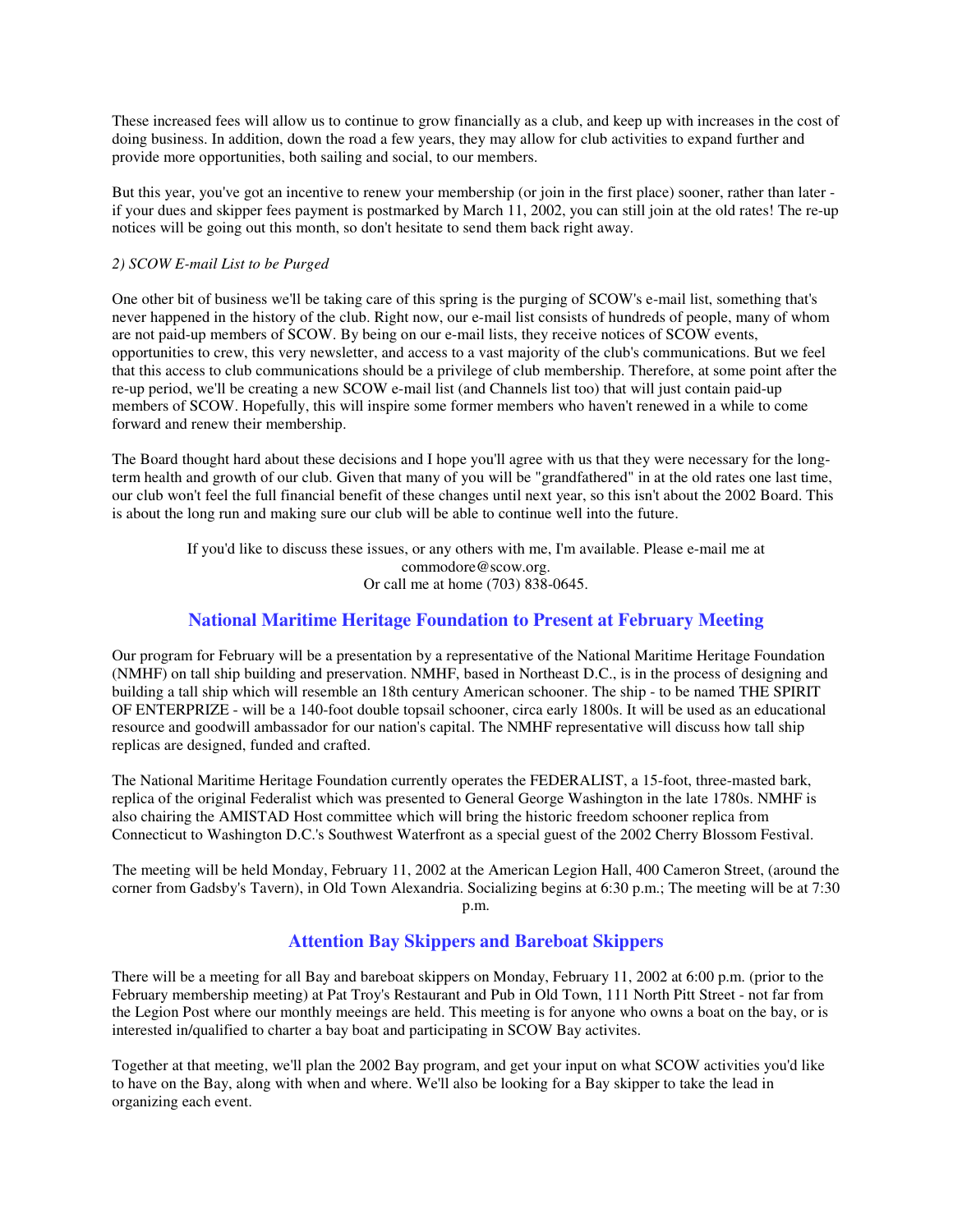As you will read in a related article, two Bay Skippers - Mike Geissinger and Len Zuza - are already spearheading two Bay activities.

There are a lot of other possibilities already on the table, including trying to watch the Volvo Ocean Race restart, as well as the usual raftups and the like.

If you have any questions or comments about the SCOW Bay program for 2002, contact Matt Gaston, Commodore, at commodore@scow.org or Jon Allen, River and Bay Director, at bay@scow.org.

See you at Pat Troy's on the 11th!

### **2002 Bay Program Off to a Great Start**

Two SCOW Bay Skippers already have stepped up as volunteers. Mike Geissinger and Len Zuza are going to be organizing a sail to an Orioles game in August, as well as a passage to Cape Cod during May and June.

Yep, that's right, Cape Cod. Mike Geissinger and Len Zuza are looking for crew to help them on a cruise from the Chesapeake Bay to the Cape Cod - Martha's Vineyard - Nantucket area and back between May 18 and June 8. They also welcome any other SCOW skippers who would like to join them.

Although the trip is in the preliminary phases of planning, several details have begun to emerge:

1. The cruise will be broken down into (probably) six legs. Crew can join for one or more segments. Each leg will probably last between 2 to 4 days. Every effort will be made to select crew-change locations that will be (relatively) easy to reach.

2. Crew will arrange their own transportation and bring provisions for the leg(s) of the cruise in which they will be onboard.

3. Crew will share costs of provisioning the boat. The skippers will pay for boat-related costs (slips, fuel, water).

Len Zuza set up a similar trip in 1986 for the rededication of the Statue of Liberty and more than a dozen SCOW members participated. One marriage resulted from contacts made during that cruise - though no guarantees are offered on this trip. This is an excellent opportunity for "serious" sailing offshore with experienced skippers who will stress safety.

The cruise will broken down into small increments to facilitate logistics. The outbound leg will go from the Bay to Cape May and then to Woods Hole. The skippers plan to spend the next week in the Cape Cod area over Memorial Day weekend and then start the return trip through Long Island Sound to New York City. Although Mike and Len do not plan on spending any significant time in New York, the route will take them close to the site where the World Trade Centers used to be. The final legs will go from NYC through Cape May and then back to the Bay either directly along the Atlantic coast or through the C&D Canal.

Mike and Len are eager to have as many SCOW members - skippers and crew - as possible join the cruise. They will provide more information during the February meeting.

# **Re-Up Brunch**

Save the Date! Sunday March 3rd is the 2002 SCOW Re-Up Brunch at The Colonies in McLean (same place as last year's and same place as the December Holiday Party). The Brunch runs from 10:00 a.m. to 2:00 p.m., but, as the old salts know, "the early bird gets the best crack at the food". The purpose of the Brunch is for members and prospective members to renew their membership (or join), renew skipper status for Flying Scots and cruising boats, sign up for a sailing class and purchase things from the SCOW Boatique. In other words, bring your checkbook!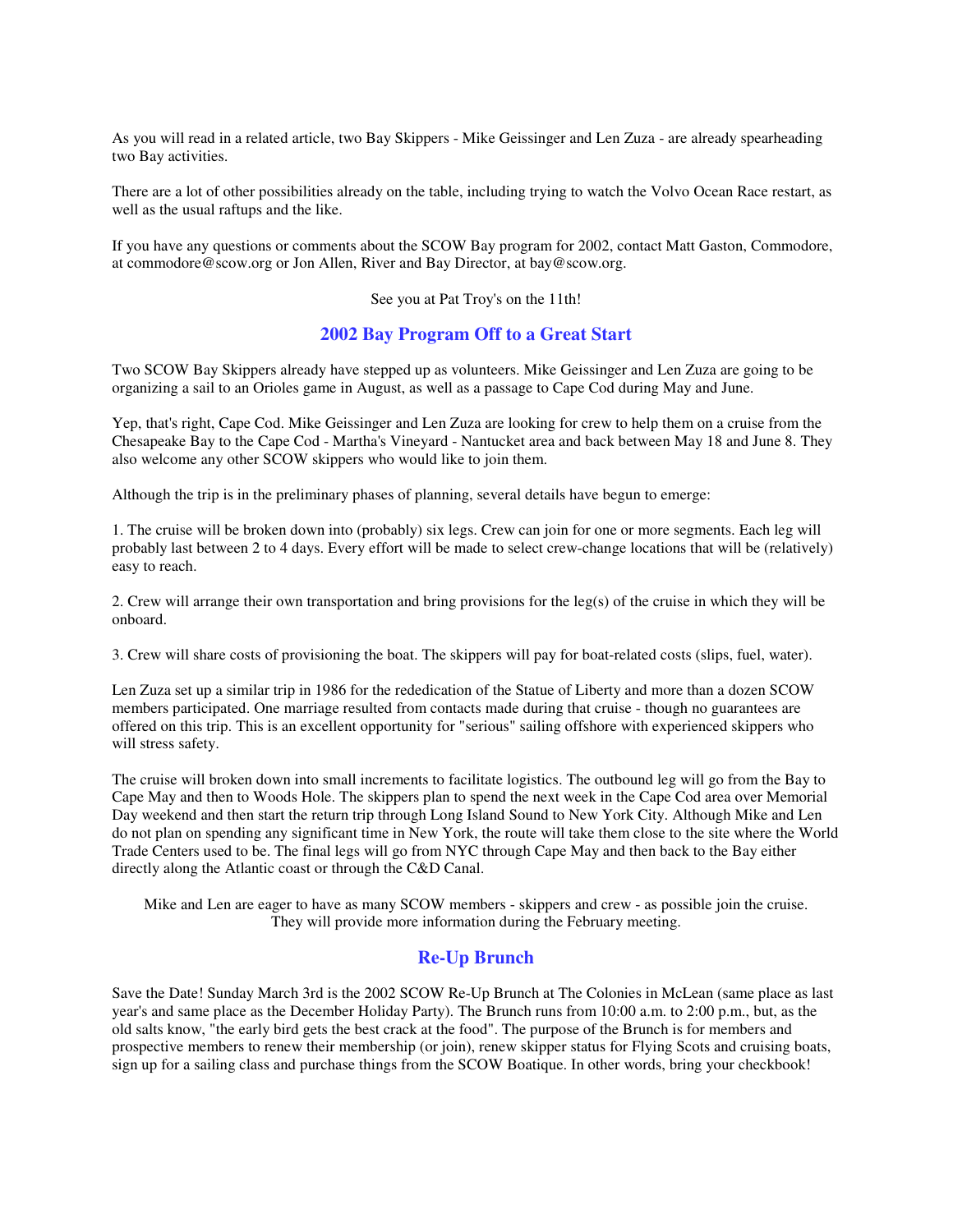As in previous years, you can pay at the door or bring a dish (dishes are encouraged). Bloody Marys, Screwdrivers, Mimosas, Coffee and non-alcoholic beverages will be provided by the Club.

Susan Batchelder is coordinating the event. Please RSVP to Susan at vice@scow.org or 703-519-9844 (h) or 703- 519-4680 (w) and let her know how many people are coming, what you're bringing (or if you're paying) and please feel free to volunteer to help with set-up, clean-up, bartending, money collecting, director assistance, and general help to get this thing off the ground.

Thanks in advance for your participation. We couldn't do it without you!

#### **Racing News Bill Bernhards**

Is it cold and dismal outside? Don't worry, there's a ray of sunshine coming soon. How do I know? Because plans have already been made for SCOW's racing season! So get our your calendars and start writing down these dates.

On February 11th, the next members' meeting, a sign-up sheet will be available for crewing on the Tuesday night Big Boat Racing series. SCOW enters our two cruising boats in this exciting and challenging series of races starting April 23rd. There are a limited number of spots available and to be included, your name must be on the sign-up sheet, as the racing skippers choose their crew from this list. Another sign-up sheet for the skippers will be available at the meeting for all those who want to be a racing skipper in the series. To sign-up, you must be a cruising boat skipper in good standing with SCOW, and pass a written "racing test". If you have not taken the test, there is still plenty of time. Contact our skipper coordinator, Barry Dunsmoor, and he will get it to you ASAP. The lottery for being a skipper in the Big Boat Racing series will be held at the April 8th members

The next date to mark on your calendar is April 20. This is the date for our second annual "Spring Tune Up" race. This race is held in conjunction with DICF (Dangerfield Island Cruising Fleet). Last year we had about 15 big boats race and one Scot. This year we anticipate even more big boats and I hope all of our Scots will join in as well, or BYOB (bring your own boat!) Prizes and a picnic are in the planning stages now.

meeting.

Another important date is May 7. This is the beginning of our Tuesday night Flying Scot races. These races are very informal and you do not need to sign-up. At 6:00pm, just show up near the dock cranes, find the Committee Skipper, and he or she will get you in that night's race. These races became very popular last year, and they are a great way for new skippers to practice and for newer members to get out on the water, learn to sail and meet other club members.

So if you're still feeling the winter blahs you can either hop on a plane for St. Thomas or at least be thinking warm thoughts about the coming season.

#### **River**

#### **Jon Allen**

This year we have even more events scheduled than last year. We'll have a river cruise almost every month and two all-day raft-ups at Smoots Cove. Several of the river cruises are taking place on Sunday afternoons, but most are on the traditional Friday night.

For those of you who have never been on one, a river cruise is a great way to get club members (both new and old) on the river in the cabin cruisers and having fun. We usually start around 7 PM, sail down (or up) the river, and arrive back at the dock around 10 or 11. The two club boats go out with volunteer skippers. Club members who own boats are also encouraged to participate. Crew are required to bring libations and snacks for the night. The best cruise is during the Alexandria Waterfront festival where you will have the best view of the fireworks.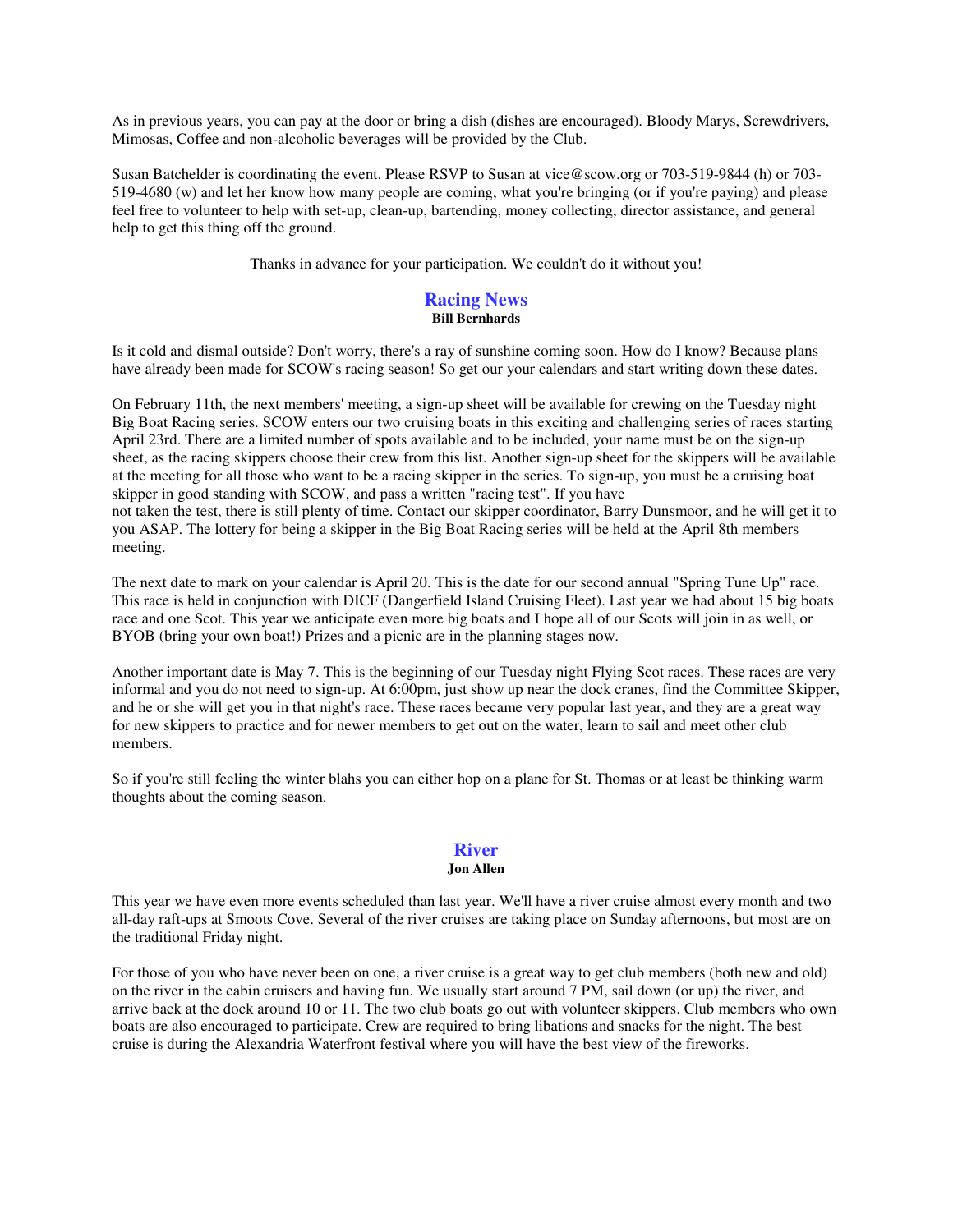The all-day raft-ups will occur in July and August at Smoots Cove near the Wilson Bridge. We'll sail down in the late morning, tie-up for a day of eating, drinking and swimming, and return to the dock after dinner. Last year we had eight boats show up and it was a great day! Remember to bring your super soakers!

If you have any questions about river activities or want to volunteer as a skipper, email me at river@scow.org.

Happy cruising!

# **Training**

# **Donna Cohen**

We have just set the dates for most of the classes (see calendar for details), and are still planning to schedule a few more during the year. Already on the calendar, and new this year, is an intermediate sailing course with a class size of nine students. We have also scheduled at least two Beginner Cruising and Beginner Sailing Courses, a few capsize courses, and are hoping to offer a refresher course which will be announced later on. Sign-ups for all courses will open at the RE-UP Brunch on March 3.

If you are interested in being certified as a trainer or are a trainer, please send your name and contact information to training@scow.org. Train the Trainer Day will be held on Saturday, March 23. Indeed, if you haven't been asked to train and would like to, please step forward. Now is the time to come to the aid of your club!

# **Social Activities Shonika Proctor**

Good Day, Good People. My name is Shonika and I am the Social Chair. I am sorry that I did not get to introduce myself in the January issue of ChaNNels, but I was too focused on getting the Gary Jobson details finalized that I missed the deadline. Also, the Commodore was still a little partial to his former position, so I had to let him work it out of his system.

At our January Membership Meeting, Gary Jobson, World Renowned Sailor, ESPN Sailing Commentator, Leukemia Cup Chair and Author, etc., etc., gave an outstanding 90-minute multimedia presentation. Our first membership meeting was standing room only, which was a great way to kick off the 2002 sailing year! The 2002 Board thanks everyone for coming and showing their support and enthusiasm.

We would also like to see all of those same smiling faces and some at Mango Mike's Caribbean Party (Feb. date TBA soon) and at our March Re-Up Brunch on Sunday, March 3rd at The Colonies! Vice Commodore Susan, will be the major organizer for this event once again and we could use volunteers to offer help in any way possible (admin., social, set up, clean up, bartending). If you are interested please email Susan at vice@scow.org! Look for your invites in the mail!

Last but not least, I would like to introduce Sharon representing Hexagon. Look for her email regarding Hexagon, the Political Satire Comedy. She will once again be selling tickets at the March Re-Up for this event.

Who else will be at the March Re-Up??? Guess you have to come to find out.

#### **Membership Meetings**

On the second Monday of each month (except December) at the American Legion Hall, 400 Cameron Street (around the corner from Gadsby's Tavern), Old Town Alexandria, Virginia. Socializing starts at 6:30 p.m. downstairs, and our meeting begins at 7:30 p.m. upstairs

**\*\*\*\*\***

**Submissions to Channels:**

Just type or paste your article into the body of an email message. **Don't send your articles as (or with) attachments.**